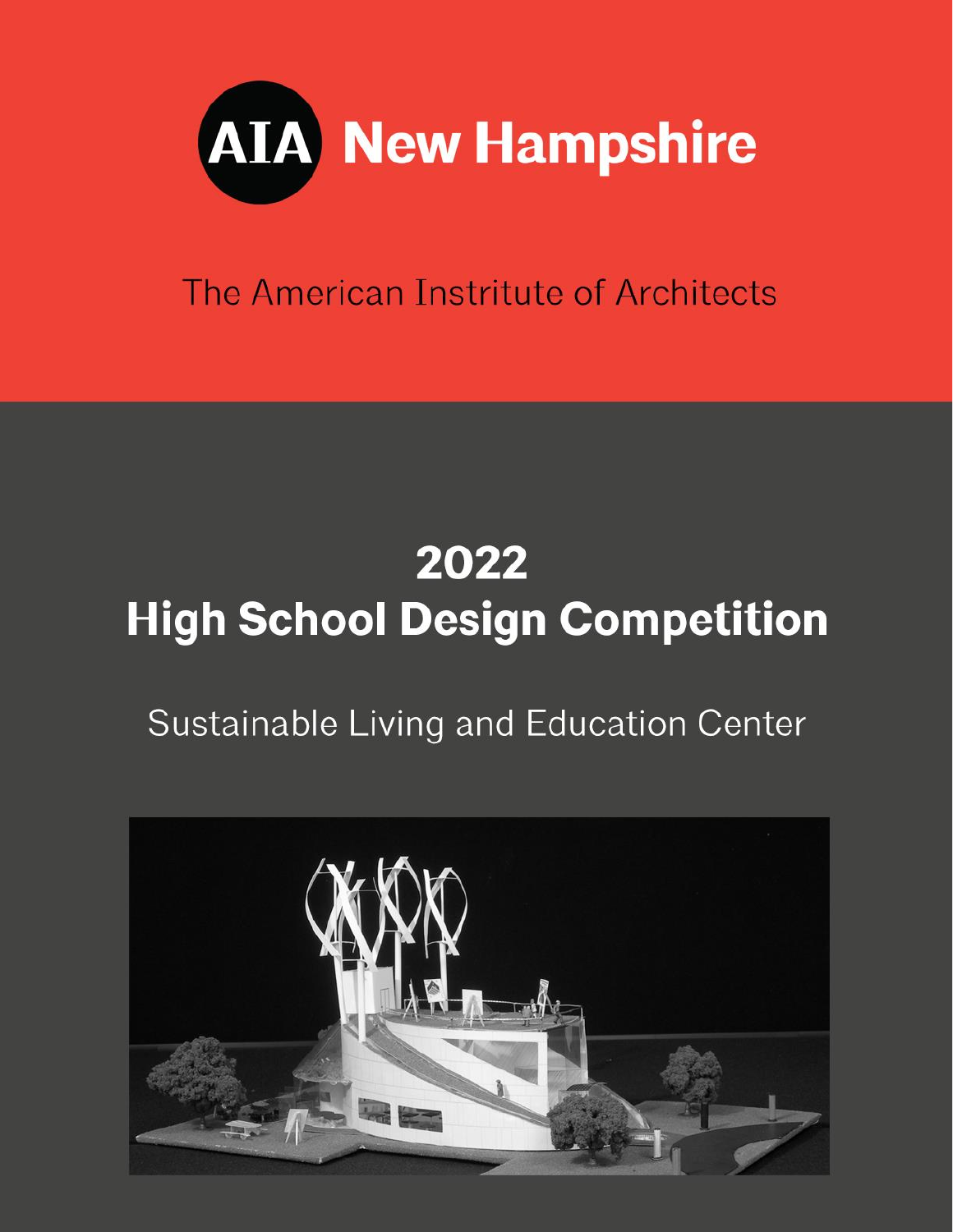

### **Design Brief**

Sustainable Living and Education Center

#### **Educational Objectives**

- To increase awareness of the relationships between space, human-scale and function.
- To gain experience in recognizing the various challenges in planning and designing indoor and outdoor spaces for specific uses.
- To exercise analytical abilities and creativity in solving the problems you have defined.
- To practice communicating your planning and design ideas utilizing scale drawings and models.

#### **Participation Requirements**

Every participant must be a current high school student in the state of New Hampshire. Students may work individually or in teams. Teams may not consist of more than three students.

#### **Registration**

Instructors must send a list of their student participants to the AIANH office by Friday, February 18, 2022.

Send the list to Bonnie Kastel, Executive Director, bkastel@aianh.org

#### **Timeline**

Registrations due: **Friday, February 18, 2022** Entries due: **Friday, May 27, 2022, at noon**

Awards event: All students and instructors will be invited to the AIANH Awards Presentation. This event will be online with the date announced later month.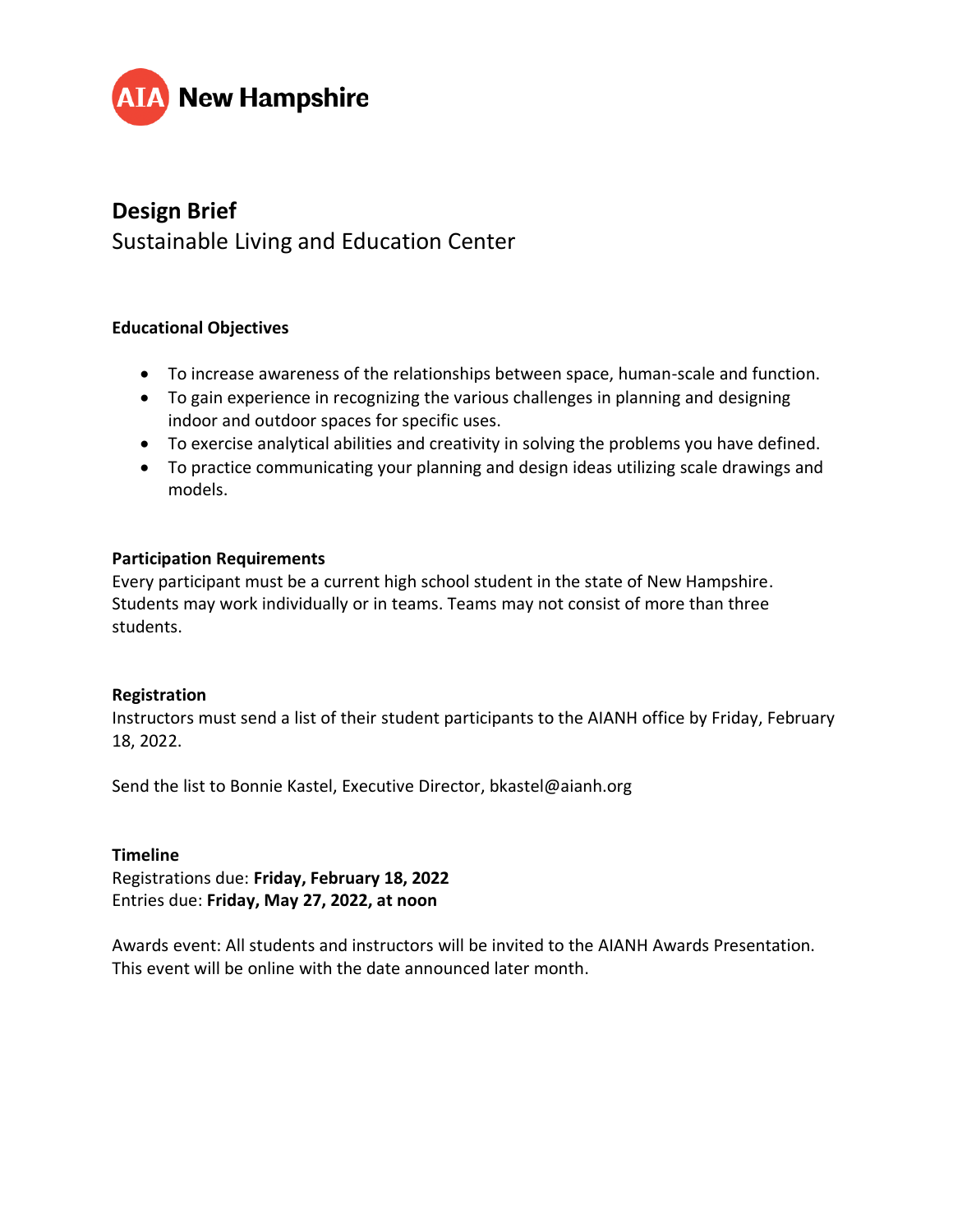#### **Introduction**

This year's AIANH Competition will be to design a facility (Sustainable Living and Innovation Center) that will serve to educate, promote, and test innovations in sustainable living and new green technologies. This building will not only showcase current green living trends and products but will introduce what is to come. This highly adaptable building aims to look at the future and inspire the public's imagination on how we live and interact with the environment. This forward-thinking program demands a design that evokes excitement and a sense of exploration.

#### **Sustainable Living and Innovation Center**

This center will serve as a combination exhibition space, learning center, public resource, meeting place and research testing ground. The facility and surrounding site will provide a place open to the public that will foster a wide range of community activities and events related to sustainable living design and technology. It is expected to draw a wide range of people including the public, researchers, students and individuals interested in learning or involved in green practices.

#### **Site Plan available for download from:**

<https://www.aianh.org/education/outreach/high-school-design>

Note: PDF file contains height and dimensional information that are inherently available in DWG/SketchUp files.

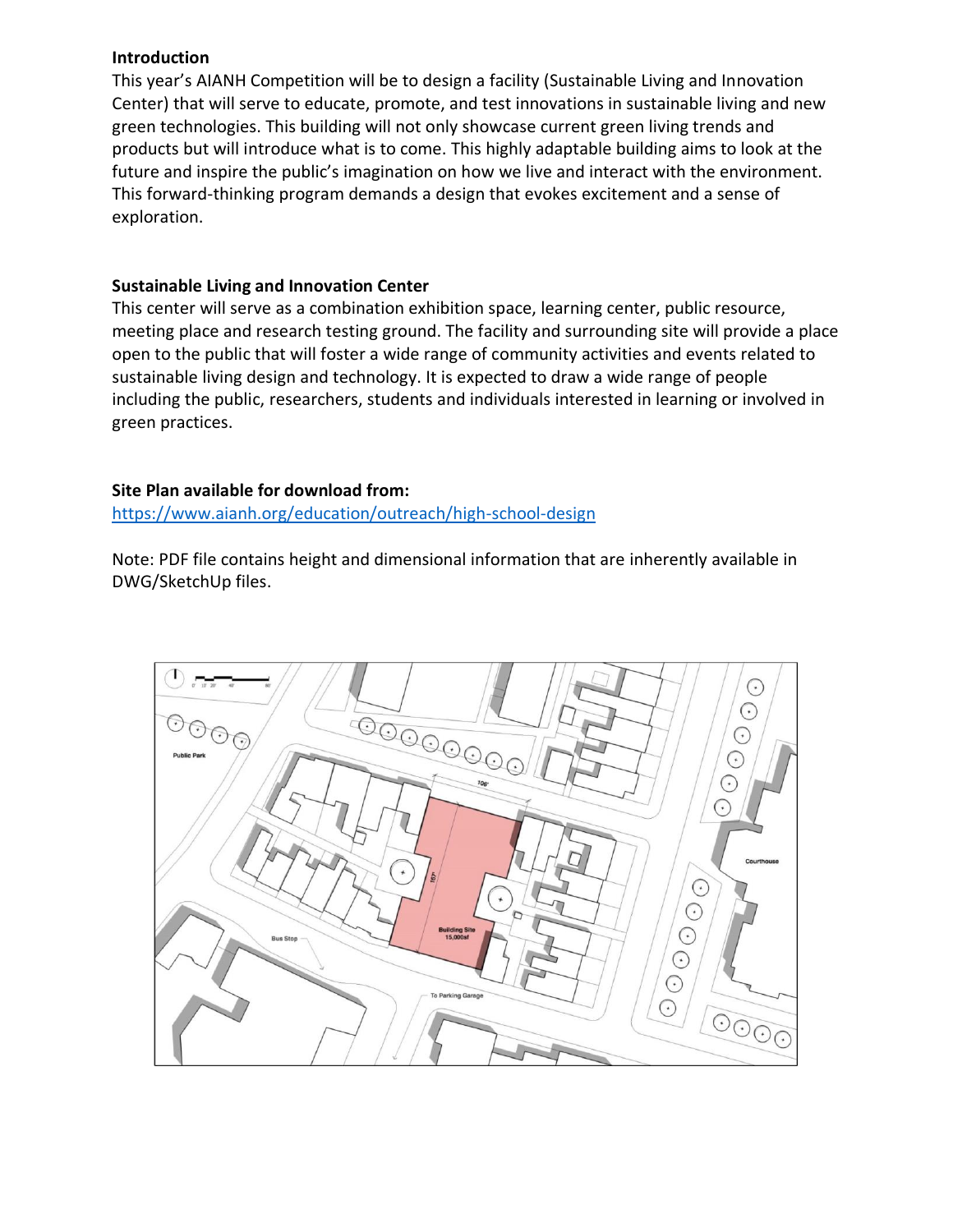#### **Sustainable and High-Performance Design**

A fundamental goal of this building is to embrace sustainability. To reduce the overall impact of the building in the environment, the pavilion will integrate innovative green building strategies such as:

- increase energy efficiency through the use of natural day lighting and smart shading systems
- water efficiency through the use of low flow fixture
- use of renewable energy to help achieve Net Zero energy consumption
- materials which will reduce consumption, pollution and waste
- materials that will be durable and do not require special maintenance

#### **Sustainability Resources**

[AIA Framework for Design Excellence](https://www.aia.org/resources/6077668-framework-for-design-excellence) [NH State Energy Code](http://www.puc.state.nh.us/EnergyCodes/energypg.htm) [LEED](https://www.usgbc.org/) [Green Globes](http://www.greenglobes.com/home.asp) [Whole Building Design Guide](https://www.wbdg.org/) [Energy Star](http://www.energystar.gov/) [Northeast Sustainable Energy Association](http://www.nesea.org/)

#### **Building Area Needs**

The Sustainable Living and Innovation Center will be a one-story structure. There is no predetermined height, however the height must respect the surrounding environment as well as complement the buildings' function and design.

#### **Exterior Spaces**

- Outdoor Exhibition Space: This exterior space may include exhibitions, large mock-ups for green building systems and the latest alternative fuel cars on display.
- Green Roof/Roof Garden Terrace: This roof should be utilized to its maximum potential. This may include a green roof or vegetable garden that will grow produce for the center's café as well as outdoor space for visitors to sit, linger and have lunch. It will also showcase innovative roofing systems to the public.
- Alternative Transportation: Consideration should be given to adding amenities around the site which would promote the use of alternative transportation and fuel. This would include bike racks and electric car charging stations.

#### **Interior Spaces**

• Main Entrance & Lobby (250 sq. ft.): This will serve as the gateway into the building from the exterior and must be easily visible to the public. The lobby includes a large digital display wall that will announce upcoming exhibits, events and information on the current installations occurring around the building. There will also be a small information desk for greeting and assisting visitors.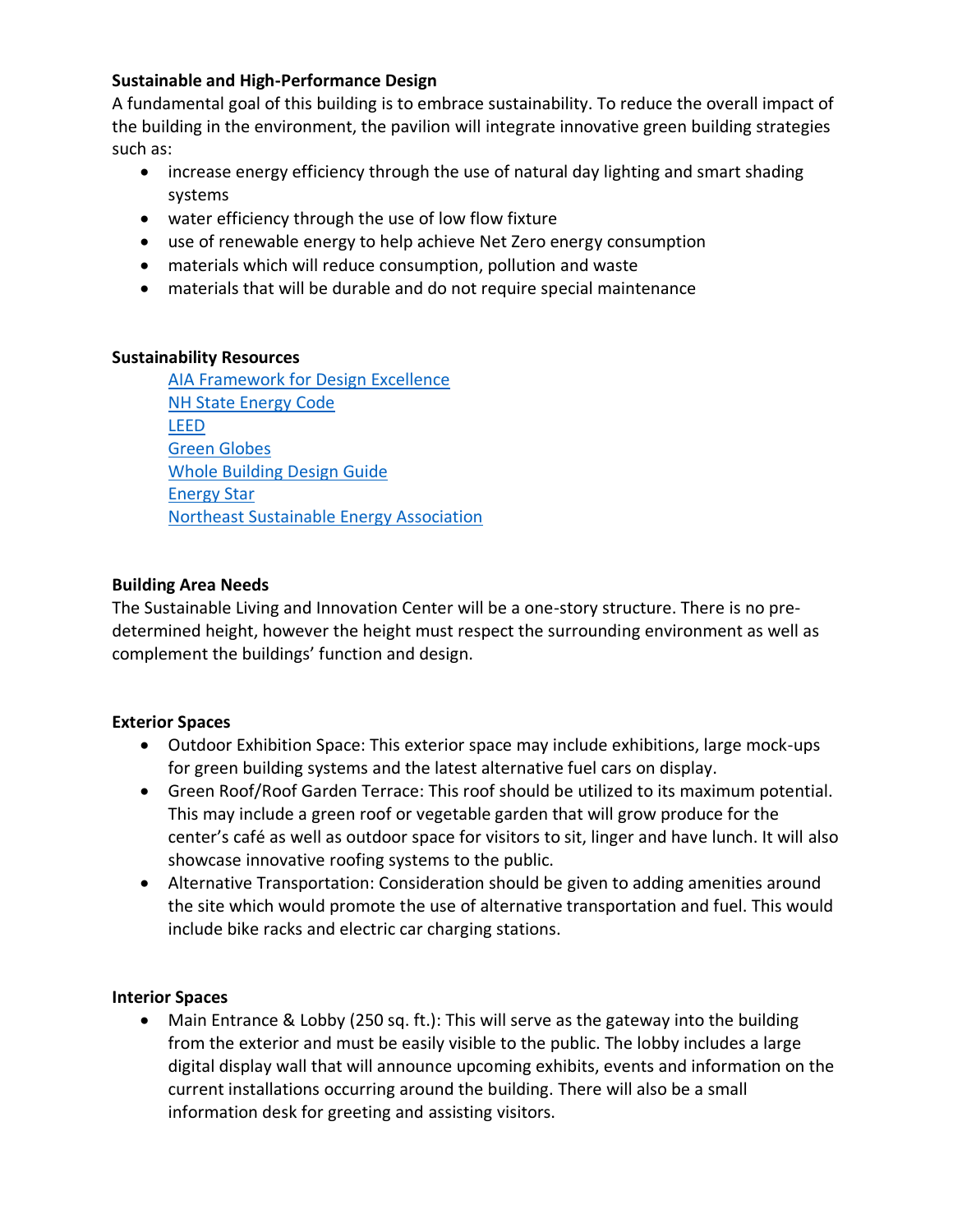- Exhibition Space (100 sq. ft): This space is where the latest exhibitions and event gatherings will occur. This space should be flexible for many uses. It should have an abundance of natural light. In addition to incoming exhibitions at least four integrated digital kiosks will provide visitors with information on the current exhibits. This space should be close in proximity to the lobby and have a connection to the exterior exhibition space. The exhibition space should have high ceilings and may exceed onestory.
- Lecture Hall (800 sq. ft.): This small lecture hall will provide a meeting place for education lectures and presentations. A small, elevated stage should be provided for guest speakers and presenters. This room should be able to seat at least forty people.
- Resource Library (700 sq. ft.): This library will provide educational facilities for visiting students and the public. This library will house printed material as well as a digital library of sustainable products and practices. This space should include bookshelves, areas for reading and tables with computers.
- Café (500 sq. ft.): This organic café will serve food and drinks from local farms to the public as well as the organized events. It will also help to educate the public on sustainable agriculture and healthy eating. This space must have direct access to the exterior and seating should be provided at an adjacent outdoor space.
- Food Preparation Area and Supply Room (150 sq. ft.): This space is where food is prepared and must be adjacent to the Café. A supply room where stock food and supplies are stored must be adjacent to the food preparation area.
- Public Circulation: Interior circulation, corridors.
- Administrative Office (100 sq. ft.): This space is used for the day-to-day operations of the building including events and exhibit preparation.
- Two Restrooms (300 sq. ft.)
- Custodian's Closet & Storage (25 sq. ft.): This closet should be adjacent to the restrooms.

#### **Accessibility**

All public buildings must be fully accessible. This includes accessible parking spaces with an accessible route from the parking to the building entrances, an accessible route to all public spaces and staff workspaces, and public restrooms. Exterior spaces should also be accessible.

#### **Accessibility Resources**

[Americans with Disabilities Act](https://www.ada.gov/2010ADAstandards_index.htm) [NH Governor's Commission on Disability](https://www.nh.gov/disability/)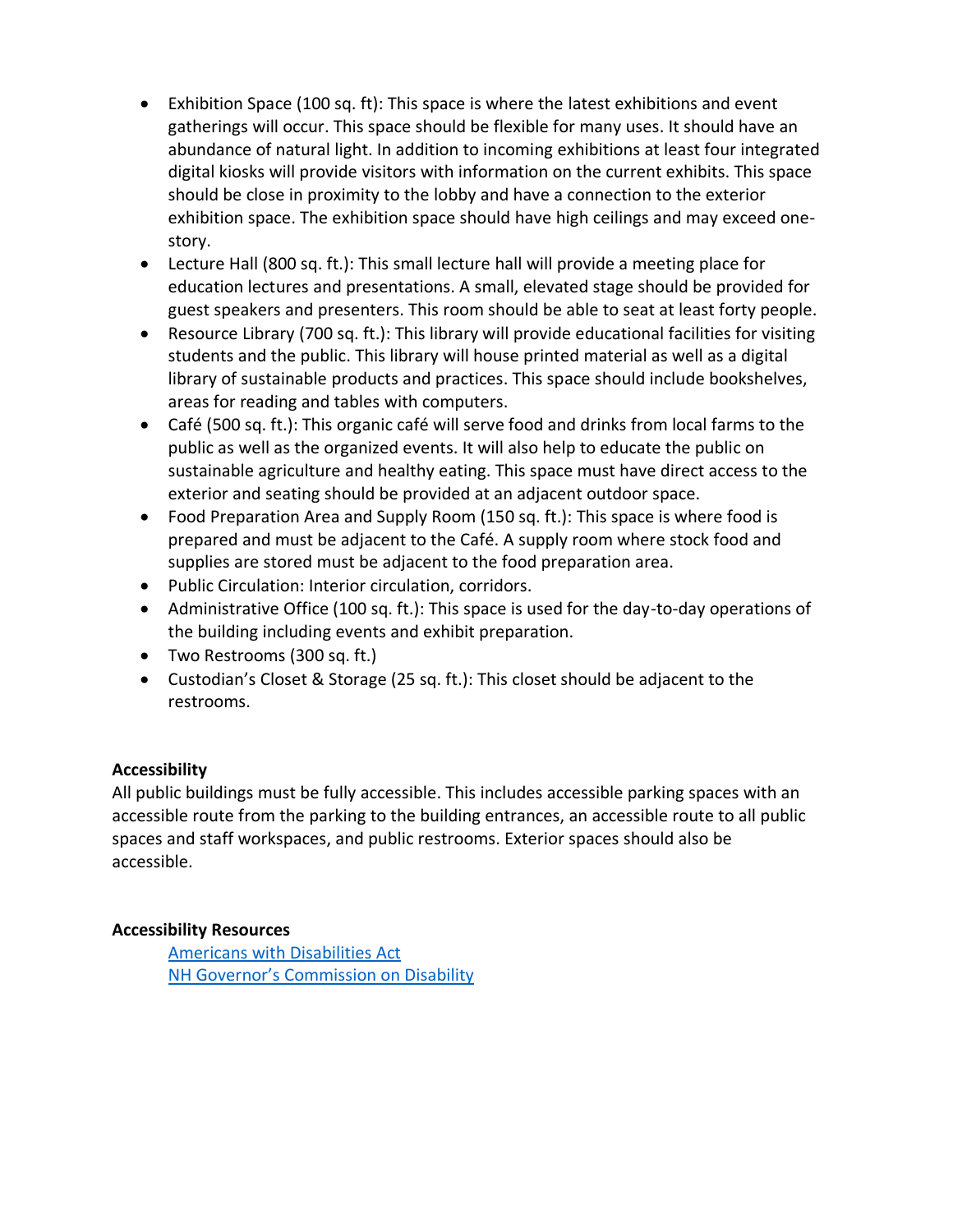#### **Submission Requirements**

For 2022, entries will be submitted electronically. No physical boards or models will be accepted.

Digital entries must also be submitted in the format outlined below.

Project graphics may be produced manually drafted or in the CAD or BIM software of your choice. Graphics, photographs and narrative as outlined below will be assembled digitally onto up to two (2) 20" x 30" "boards" using software such as PowerPoint or InDesign. A single PDF will be output from the software and submitted as outlined below. Manually drafted graphics will need to be scanned and imported digitally onto the board(s). No individual PDF files will be accepted. All entries must be a single PDF of the project board(s).

- Design sketches, design process and inspiration information (big idea or parti)
- Site plan
- Floor plan
- Exterior and interior elevations or 3D views produced digitally
- Building section(s)
- 1/8" scale physical monochromatic model model size limit is 20"x30" max. Photograph the physical model and include black and white photographs on the above presentation boards.
- Brief project narrative Compose a thoughtful and concise text summary (approximately 150 words) describing your building design. This can include but is not limited to:
	- o The main ideas and goals behind your design
	- o How the building is organized
	- o How you envision people occupying the building

#### **Digital Board Example**